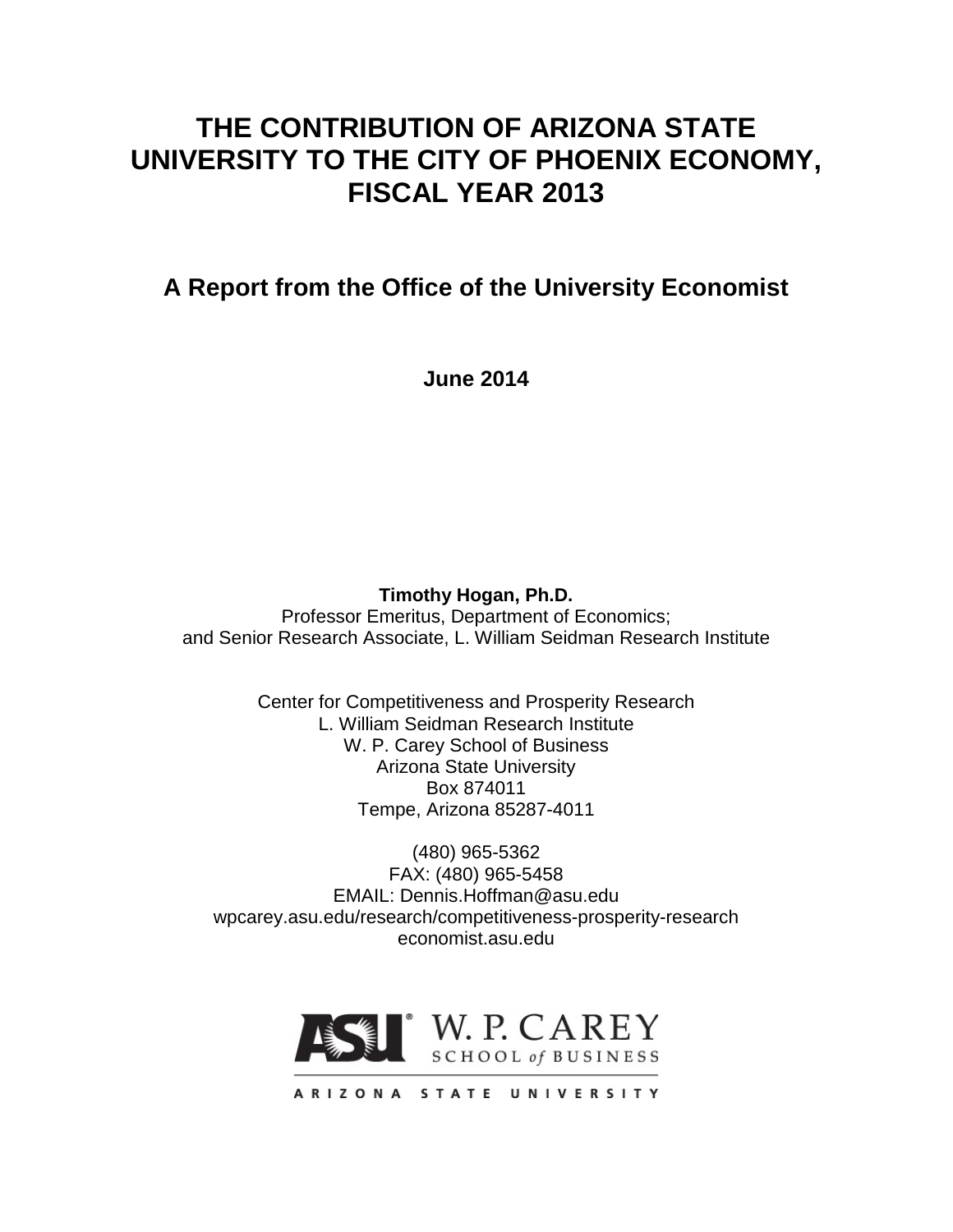#### **SUMMARY**

This report provides an assessment for fiscal year (FY) 2013 of the economic contribution of Arizona State University (ASU) to the city of Phoenix. Estimates are presented for the jobs and incomes that are supported in the Phoenix economy by the spending of the university and its employees and students. This economic impact analysis estimates the contribution of the entire university, not just the Downtown Phoenix campus, to the city's economy and gives an indication of how much larger the city of Phoenix economy is because of ASU.

In fiscal year 2013, the total unduplicated headcount enrollment at all four ASU campuses was more than 80,000 students, and the university employed almost 22,000 faculty, staff, and students with a total payroll of \$910 million. Expenditures associated with the operations of the university during FY 2013 were \$561 million, with construction expenditures during the fiscal year totaling an additional \$166 million. Based on this analysis, when all economic interdependencies are accounted for, the overall economic contribution to the city of Phoenix of the combined impacts of spending by the university, its employees, and its students in FY 2013 totaled more than 24,000 jobs, \$1.1 billion in labor income, and nearly \$1.8 billion in gross product.

# **ECONOMIC IMPACT**

The purpose of an economic impact analysis of a university is to measure the contribution the university makes to local area jobs and incomes through its own spending and the spending of students, faculty, and staff. What are referred to as "direct" impacts are the jobs and incomes provided by the university itself and by businesses who supply goods and services purchased by the university, its students, and employees. In economic impact analysis, estimates are also made of so-called "multiplier effects" that arise through backward linkages between industries and from additional rounds of consumer spending generated throughout the economic impact process.

Estimates of the economic impact of ASU were made using a city of Phoenix-specific version of IMPLAN, an input-output model used widely by researchers throughout the United States. Impacts refer to jobs and incomes generated somewhere in the city. Impacts are reported for three economic variables: gross product, labor income, and employment. Gross product is a broad measure of income consisting of employee compensation, proprietors' income (selfemployed income), property income, and indirect business taxes. Labor income is the sum of employee compensation and proprietor income. Employment is a count of full- and part-time jobs. Table 1 provides a summary of results of the analysis.

#### **University Expenditures: Operations**

ASU directly affects the Phoenix economy by employing 1,900 at its Downtown Phoenix campus on either a full-time or part-time basis, with a payroll of \$122 million for FY 2013. Another way in which ASU directly affects the city's economy is by purchasing goods and services that are necessary for university operations. Nonpayroll expenditures in FY 2013 created a demand for \$275 million worth of goods and services supplied by city of Phoenix businesses. These purchases directly accounted for 2,100 jobs, \$101 million in labor income, and \$168 million in gross product.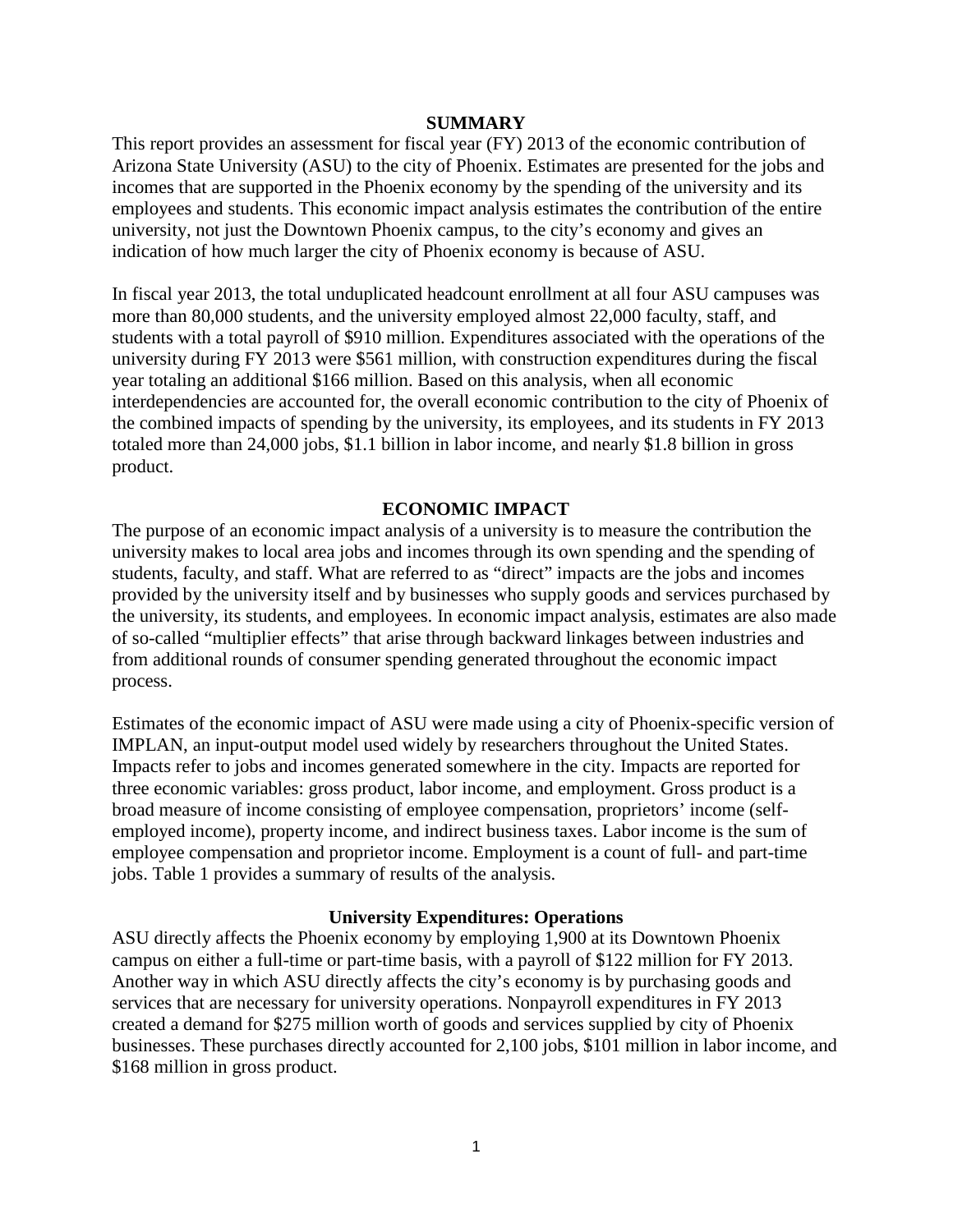# **TABLE 1 THE CONTRIBUTION OF ARIZONA STATE UNIVERSITY TO THE CITY OF PHOENIX ECONOMY, FISCAL YEAR 2013**

|                                              | Gross Product* | Labor Income* | Employment |
|----------------------------------------------|----------------|---------------|------------|
| University Payroll and Employment            | \$130          | \$122         | 1,900      |
| University Nonpayroll Operating Expenditures | 374            | 237           | 4.800      |
| <b>University Construction</b>               | 115            | 91            | 1.600      |
| Spending by Faculty and Staff                | 274            | 166           | 3.400      |
| <b>Student Spending</b>                      | 851            | 510           | 12,000     |
| <b>Visitor Spending</b>                      | 28             | 19            | 500        |
| <b>Total Economic Impact</b>                 | 1.772          | 1.145         | 24,200     |

\* In millions

Source: Center for Competitiveness and Prosperity Research, L. William Seidman Research Institute, W. P. Carey School of Business, Arizona State University.

University purchases induce secondary or multiplier effects in an economy. These effects occur when immediate suppliers of products to the university purchase intermediate goods and services from upstream suppliers and when all affected suppliers hire additional employees who, in turn, make consumer purchases and pay taxes that support government spending programs. The secondary effects impacting the city of Phoenix economy of ASU nonpayroll operating expenditures were estimated to be 2,700 jobs, \$135 million in labor income, and \$206 in gross product. The total impact of university purchases on the city's economy was 4,800 jobs, \$237 million of labor income, and \$374 million in gross product.

# **University Expenditures: Construction**

University construction outlays in FY 2013 were \$166 million with \$31 million allocated to the Downtown Phoenix campus. Expenditures associated with these projects directly generated 800 jobs, \$50 million in labor income, and \$53 million in gross product for the Phoenix economy. When multiplier effects are included, the total impact of ASU construction spending for the city in FY 2013 was 1,600 jobs, \$91 million in labor income, and \$115 million in gross product.

#### **Employee Spending**

The university indirectly contributes to the city of Phoenix's economy not only through employing city residents, but also through the purchases of goods and services from Phoenix businesses paid for from the payroll earned by employees. Consumer expenditures associated with ASU faculty and staff payrolls were estimated to be \$616 million in FY 2013. This spending was directly responsible for 1,500 jobs, \$67 million in labor income, and \$121 million in gross product for the city of Phoenix.

As with institutional spending, consumer spending generates secondary or multiplier effects throughout an economy. Spending by ASU faculty and staff had a secondary impact on the Phoenix economy of 1,900 jobs, \$99 million in labor income, and \$153 million in gross product. In total, expenditures by ASU faculty and staff accounted for 3,400 Arizona jobs, \$166 million worth of labor income, and \$274 million in gross product for the city of Phoenix in FY 2013.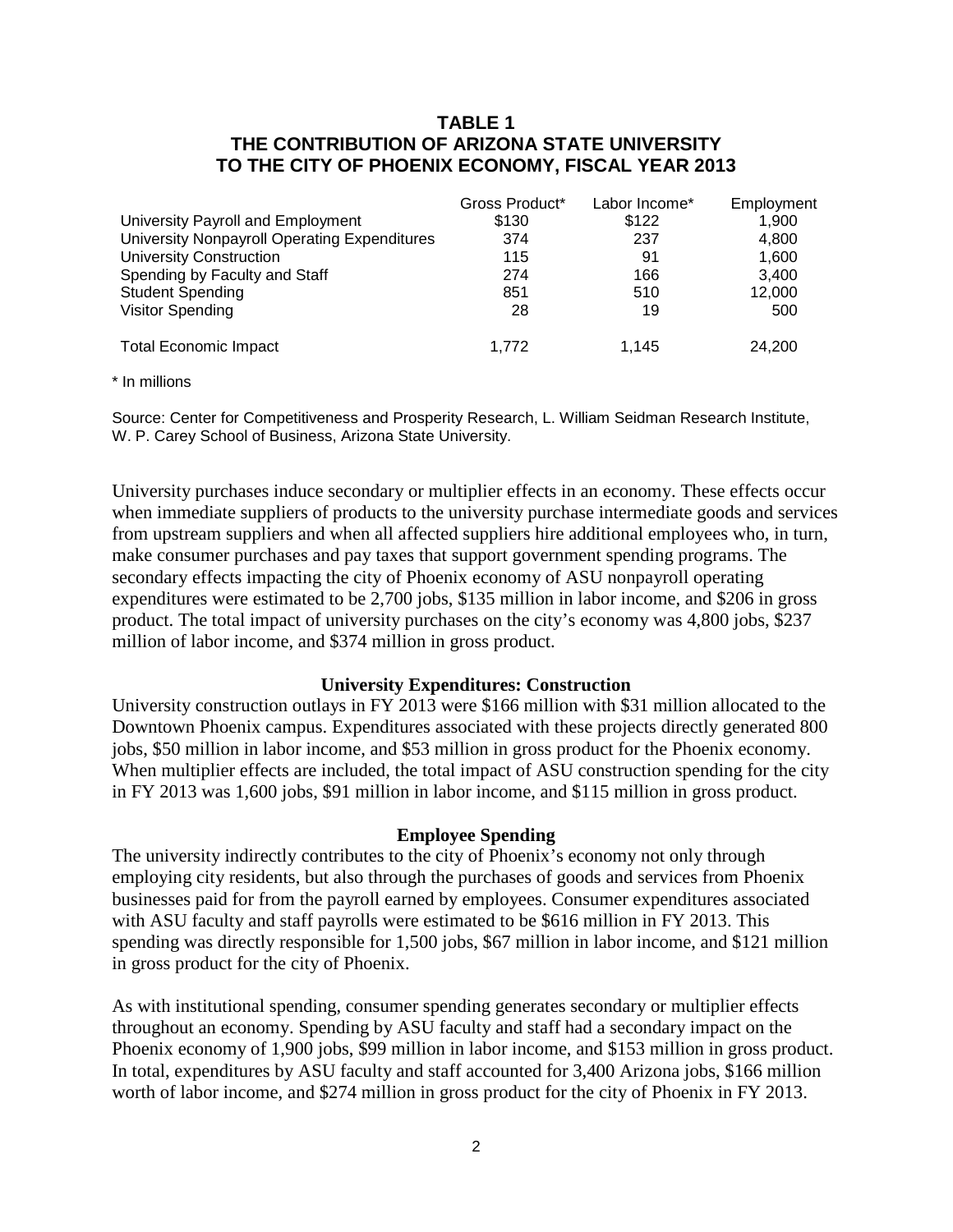#### **Student Spending**

More than 80,000 students were enrolled at ASU during the 2012-13 academic year. Because of their sheer number, ASU students exert an enormous influence on the local economy. The ASU student population was directly responsible for \$1.3 billion worth of spending, excluding tuition. The direct impact of this spending on the city of Phoenix economy was 5,900 jobs, \$203 million in labor income, and \$378 million in gross product.

The secondary effect of ASU student expenditures on the city's economy was an additional 6,100 jobs, \$307 million in labor income, and \$473 million of gross product. The total economic contribution to the Phoenix economy of spending by the ASU student population was 12,000 jobs, \$510 million worth of labor income, and \$851 million in gross product.

#### **Visitor Spending**

Athletic events, cultural activities, conferences, and other programs draw large numbers of visitors to Arizona State University campuses each year. In addition, parents and friends visit students, and prospective students and their families make evaluation visits to the Phoenix area. Many of those who attend ASU activities are local residents. But it is estimated that out-of-town visitors spent an estimated \$103 million on lodging, food, entertainment, and other goods and services during FY 2013. The total economic impact for the city of Phoenix of this spending was 500 jobs, \$19 million in labor income, and \$28 million in gross product.

#### **Total Economic Impact**

The total impact of Arizona State University on Arizona's gross product is estimated to have been \$3.2 billion in FY 2013. For the city of Phoenix, the total employment impact of ASU, including university employees and all other jobs indirectly induced, was 24,200 jobs. The total labor income for the Phoenix economy associated with these jobs was estimated to be \$1.1 billion, and ASU's overall contribution to the city's FY 2013 gross product was nearly \$1.8 billion.

# **APPENDIX: METHODOLOGY**

The estimates of the contribution of ASU to the city of Phoenix economy for FY 2013 were based directly on the results of the latest annual update (*Update to ASU Economic Impact*, December 2013) to the report *The Contribution of Arizona State University to the Arizona Economy, Fiscal Year 2009* that was prepared in November 2009. This report and the update are available at [http://economist.asu.edu/arizona-universities.](http://economist.asu.edu/arizona-universities) Unless otherwise indicated, all primary employment and expenditure data refer to FY 2013 and are totals across all four campuses— Tempe, West, Polytechnic, and Downtown Phoenix.

Data on ASU employment and expenditures were derived from university administrative records. For descriptions of how faculty and staff, student, and visitor expenditures were estimated, see the FY 2009 analysis. The faculty, staff, and student expenditures were allocated to the city of Phoenix based upon zip code analyses of employee and student databases. Operating expenditures were allocated to the city based on industry/commodity-specific data from the IMPLAN models specific to the city of Phoenix and to Arizona.